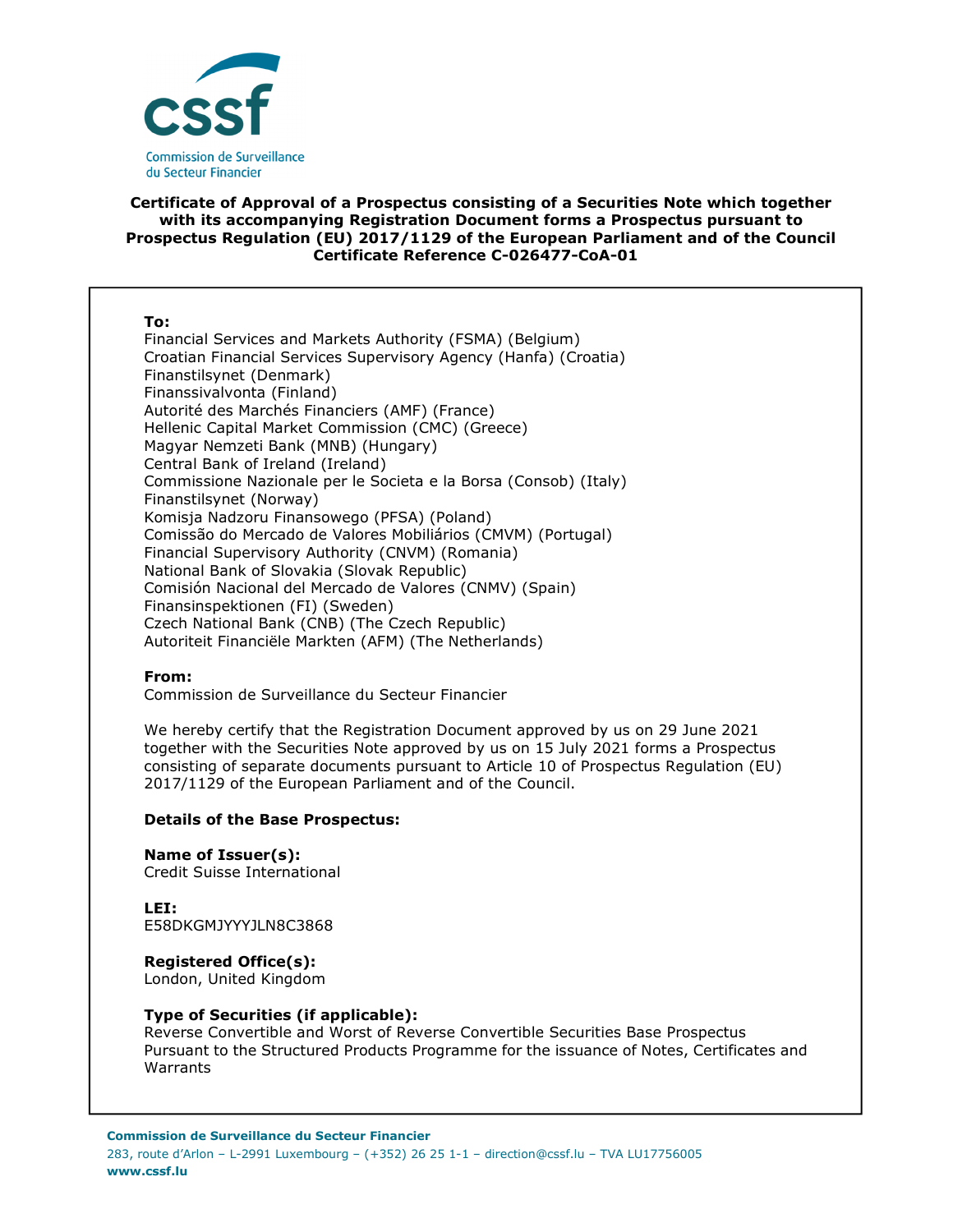

# **National Prospectus Identifier:** C-026477

**(References to the annexes of Regulation 2019/980 used):**  6, 14, 15, 17, 22, 28

# **Details in respect of the Securities Note :**

We hereby certify that the Securities Note detailed below has been drawn up pursuant to Prospectus Regulation (EU) 2017/1129 of the European Parliament and of the Council and was approved by us on 15 July 2021.

#### **Name of Issuer(s):**

Credit Suisse International

**LEI:** E58DKGMJYYYJLN8C3868

# **Registered Office(s):**

London, United Kingdom

#### **Type of Securities (if applicable):**

Reverse Convertible and Worst of Reverse Convertible Securities Base Prospectus Pursuant to the Structured Products Programme for the issuance of Notes, Certificates and Warrants

**National Prospectus Identifier:** C-026477

**(References to the annexes of Regulation 2019/980 used):**  14, 15, 17, 22, 28

**Name of the Guarantor(s) (if any):**  Not applicable

**LEI of the Guarantor(s) (if any):**  Not applicable

#### **Details in respect of the Registration Document <sup>1</sup> :**

We hereby certify that the Registration Document detailed below has been drawn up pursuant to the Prospectus Regulation (EU) 2017/1129 of the European Parliament and of the Council and was approved by us on 29 June 2021. This Registration Document may be used as a constitutent part of a Prospectus, as set out in Article 10 of Regulation (EU) 2017/1129.

**Name of Issuer(s):**  Credit Suisse International

 $1$  Notification of a prospectus composed of two parts is not sufficient to constitute a notification of the registration document. Notification of the registration document must conform to the requirement to include an appendix as set out in Article 26(4).